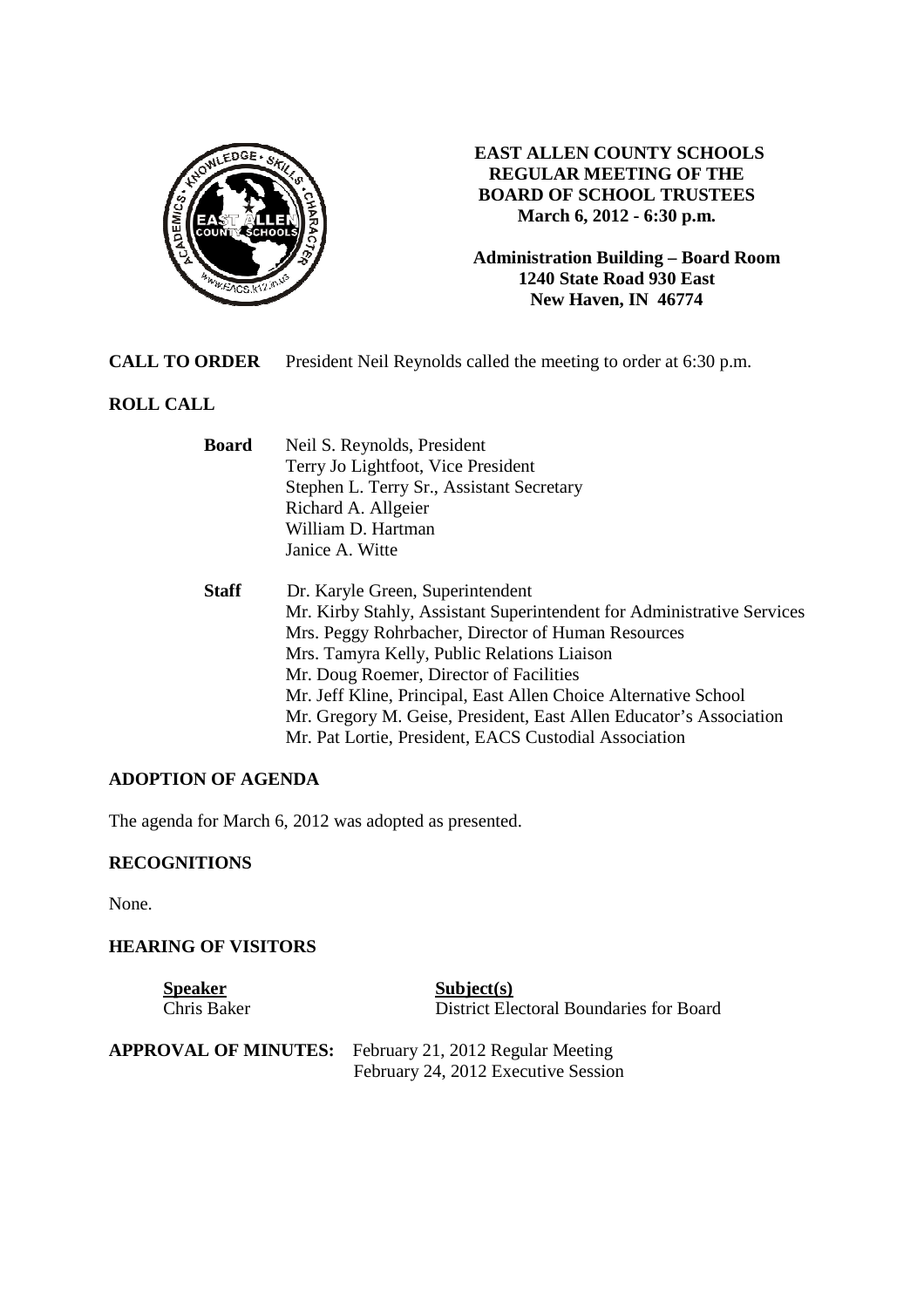#### **INFORMATION ITEMS**

1. Review of Annual Reports For: -Demographics (Housing Trends/Enrollment) -Technology Update

#### **SUPERINTENDENT COMMUNICATIONS**

| S <sub>p</sub> e <sub>aker(s)</sub> | <b>Subject</b>                                  |
|-------------------------------------|-------------------------------------------------|
| Jeff Kline                          | East Allen Alternative Choice School: An Update |

## **ACTION AGENDA**

#### **CONSENT MOTION:**

|            | Motion: That the Board of School Trustees approve items one through<br>nine as presented. |
|------------|-------------------------------------------------------------------------------------------|
| 12-0306-09 | Approval of 2012 Roofing Bid                                                              |
| 12-0306-08 | Approval of Resolution for School Board Redistricting (Tabled from 2/24/12)               |
| 12-0306-07 | Approval of Agreement with Moake Park Group – NHHS Softball Facilities                    |
| 12-0306-06 | Approval of Contracts with Leadership and Learning Center                                 |
| 12-0306-05 | Approval of E-RATE Applications, Bids and Reimbursements                                  |
| 12-0306-04 | Approval of Purchase of Compass Odyssey for Secondary Learners (9-12)                     |
| 12-0306-03 | Approval of Meetings and Conferences                                                      |
| 12-0306-02 | <b>Approval of Financial Reports</b>                                                      |
| 12-0306-01 | Approval of Human Resources Report                                                        |

# Motion: Witte Second: Terry Vote: Aye: 6-0

#### **NEW BUSINESS**

- 1. Contract with Renae Azziz
- 2. Contract with Marcy Cook
- 3. Contract with Felicia Dixon
- 4. Contract with Staff Development for Educator
- 5. Contract with Reading & Writing Project Network
- 6. Special Education Improvement Funding
- 7. Request for HAEL School Bell and Fencing